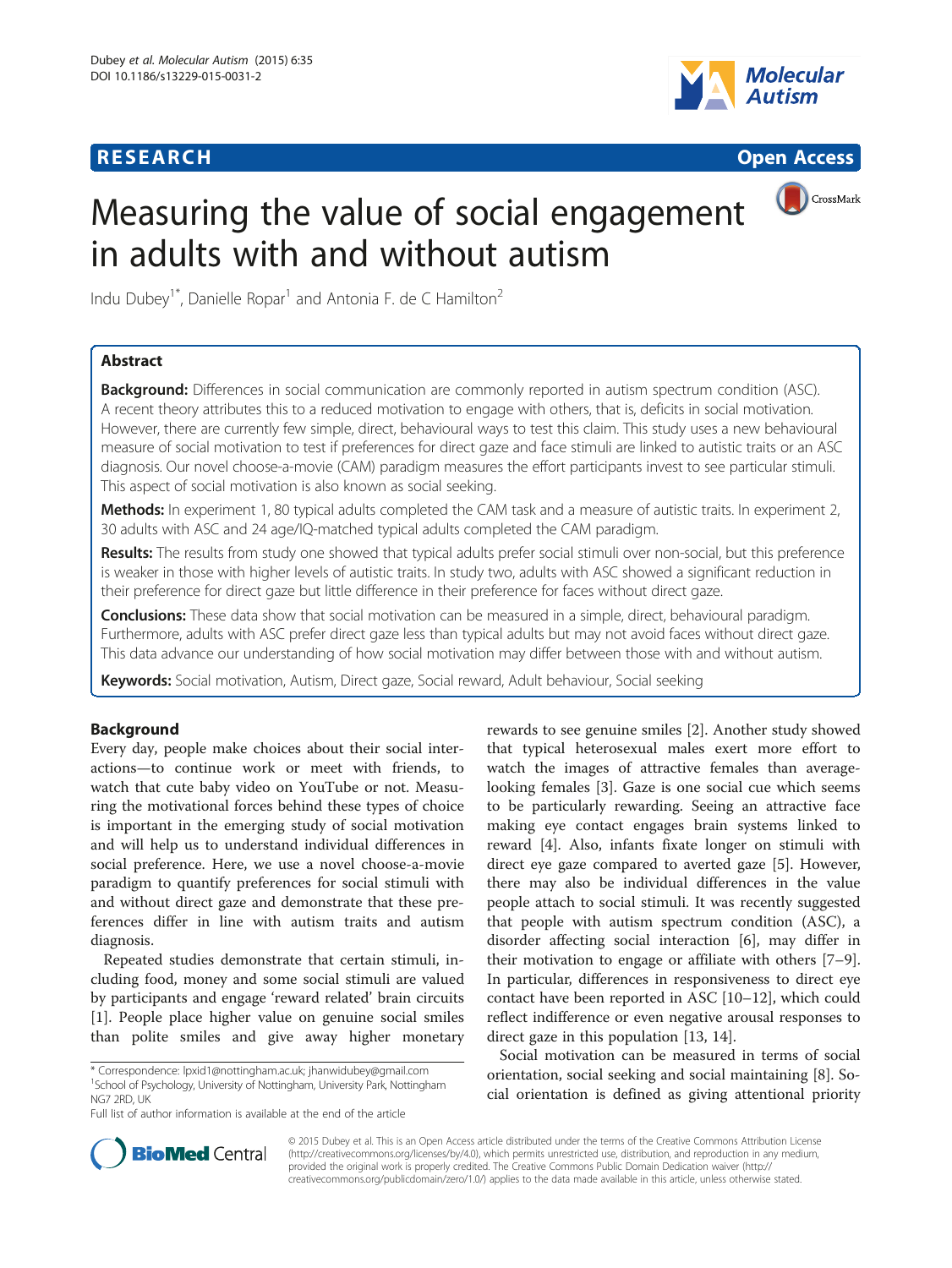to social cues or social information. Several studies suggest that children with ASC look less towards faces and social stimuli than typical children [[15](#page-8-0), [16\]](#page-8-0). Social maintaining is described as 'individuals' desire to engage with others over sustained period of time' [[8\]](#page-7-0). Studies suggest that participants with ASC do not engage in reputation management [\[17\]](#page-8-0); do not attempt to re-engage an adult [[18\]](#page-8-0); and do not flatter another person [\[8](#page-7-0)]. Social seeking is a concept which is typically understood as liking a stimulus (getting hedonic pleasure from it) and wanting it (making an effort to get it). The present paper focuses on this aspect of social motivation.

Previous studies of social seeking in autism have primarily used either fMRI measures or self-report. The fMRI studies suggest that there might be atypical activation in the 'reward related' brain systems during social interactions in ASC [\[19](#page-8-0)–[22\]](#page-8-0). Studies using self-report measures suggest that people with ASC experience less pleasure from social contacts [\[23](#page-8-0)]; and do not express loneliness despite reporting lower companionship and reciprocity in their peer networks [\[24\]](#page-8-0). These results are consistent with the theory of reduced social motivation in ASC. One limitation of the previous methods used in these studies is that they can only be used to study a small subgroup of people with ASC who have sufficient language and insight to complete self-report measures or be able to cope with the scanning environment. This means that the generalisability of these results remain limited. A further limitation is that these studies do not distinguish between different social cues. Typical adults find direct gaze more rewarding than averted gaze [\[4](#page-7-0)] but those with ASC may be indifferent [\[10](#page-7-0), [25](#page-8-0)].

Some researchers have used behavioural paradigms to explore 'social seeking' aspect of social motivation. One such paradigm was used by Hayden et al. [[3\]](#page-7-0) who evaluated approach behaviour for attractiveness in typical adults. They used an 'effort task,' in which participants were shown images of faces with different levels of attractiveness for a very brief period. The participant could press a difficult combination of keys to increase the exposure time of the image. A very similar key press paradigm has been used by Ewing et al. [[26\]](#page-8-0). They measured the reward value for three categories faces, cars and inverted faces in autism. In both these studies, the critical stimuli were visible to the participant when they made a decision to view or avoid it. This means that participants could be choosing to view a particular image on the basis of any number of features, including low level differences unrelated to social cognition. One way to get around this problem is to ask participants to select a patterned box on a computer screen which is linked to the stimulus they would like to see. For instance, if a blue striped box always shows social stimuli and a green spotty one shows objects, then a person

could make their choice prior to seeing the actual stimulus. As associative learning has been found to be intact in individuals with autism [\[27](#page-8-0), [28\]](#page-8-0), a paradigm of this kind should be a suitable way to test for social seeking without the influence of lower level cues.

The present study uses a simple behavioural paradigm which quantifies social seeking in typical adults and adults with ASC. On each trial, the participant must choose one of two boxes to open (see Fig. [1\)](#page-2-0). Their decision is influenced by knowledge of the category of video in each box (e.g. the pink stripy box always contains a video of a smiley person looking directly at the viewer) and by the number of locks present on the box (a box with three locks needs more keyhits and thus more effort to open than a box with one lock). Thus, the participant must trade-off their desire to see a particular video against the effort required. On different trials, participants make choices between direct gaze and averted gaze movies; between direct gaze and object movies; or between averted gaze and object movies. We can model performance with a multilevel logistic regression (see Methods) in which the choice made on each trial is a function of the effort needed (quantified as the difference in locks between the two boxes) and the stimulus category linked to each box. This model includes individual differences in autistic traits (measured by AQ) or autism diagnosis as a predictor. We hypothesise that participants with autism or autistic traits may have differences in social motivation. If this is the case, they will value social stimuli less and this will lead to an interaction between the stimulus category, effort and the autistic features in our model.

# **Methods**

# Stimuli

Three sets of movie stimuli—social direct gaze, social averted gaze and objects—were developed for the experiment. For the filming sessions, actors (five males and five females) were instructed to look up and smile in greeting as if called by a friend. Two video cameras were used to capture the same smile from straight and averted gaze directions simultaneously (for schematic presentation, see Fig. [1a.](#page-2-0) Thus, the direct gaze movies show the actor smiling directly toward the camera, while the averted gaze movies show the same smile with the actor looking away from the camera. For non-social movies, ten pairs of common household objects such as a bowl and a jar, or a paint pot and a brush were video recorded while slowly rotating on a turntable. Like the social movies, these stimuli include gradual movement causing some changes in object orientation but have no social content. The final movies were saved at  $320 \times 180$  pixel resolution and every movie had a duration of 3 s. In addition to the video stimuli, three abstract coloured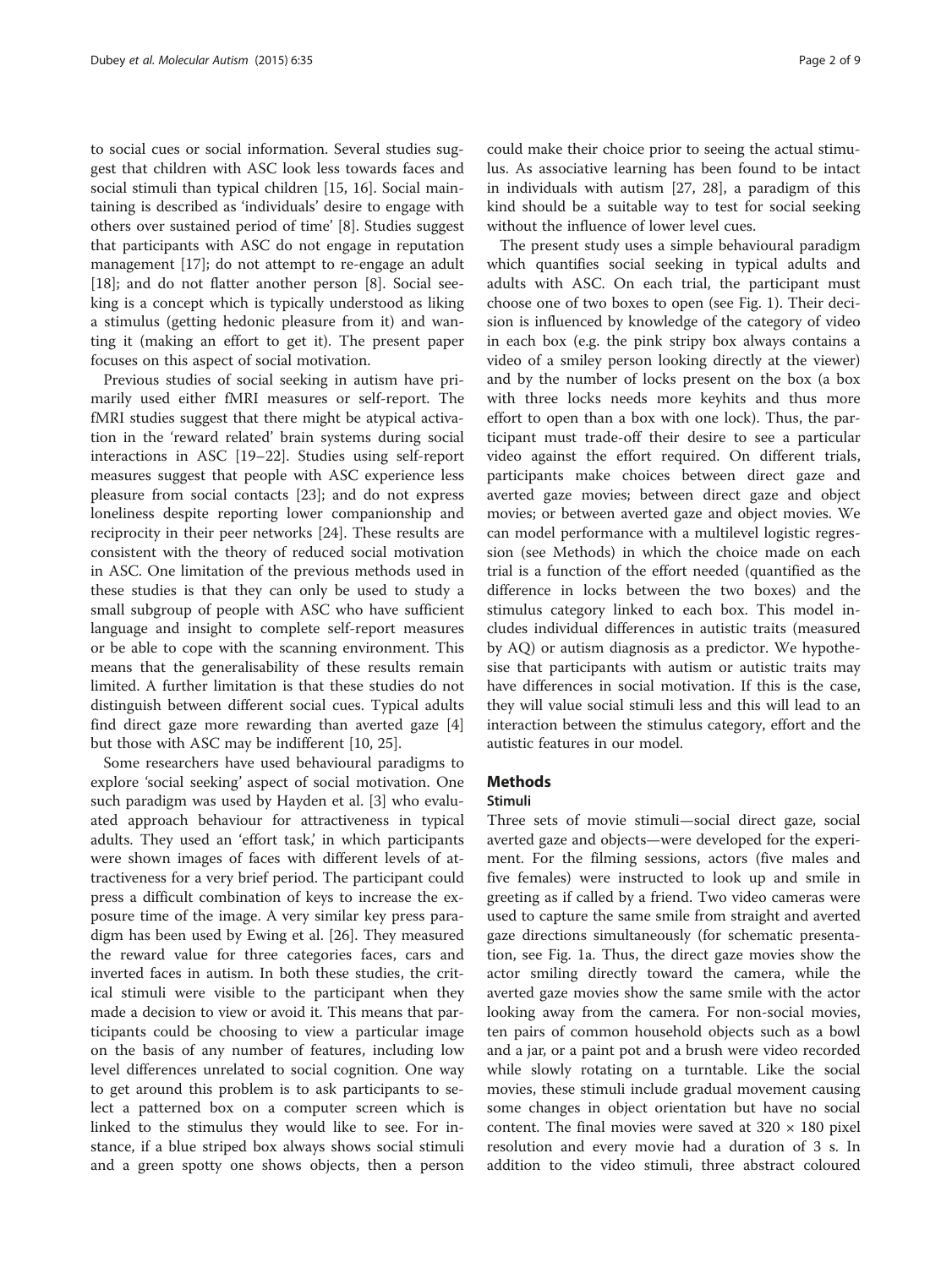<span id="page-2-0"></span>

patterns were generated to use as cues to each movie category.

#### Chose-a-movie task design

The choose-a-movie (CAM) task was presented using MATLAB (6.1, The MathWorks Inc. 2000) and Cogent 2000. On each trial of the CAM paradigm, participants saw two coloured boxes on the screen with between one and three locks on each box (see Fig. 1c). They could choose to open one of the boxes and would then see the movie associated with that box. Initially, participants completed 21 familiarisation trials, in order to learn how the task worked and what types of boxes and movies were present in the study. For the first 15 trials, only one box with one lock was presented at a time. For the next six trials, two boxes were presented with just one lock on each box. Participants learnt that when all locks on one box were removed, that box would open to reveal a movie. Opening each lock required one keyhit and then an animation played for 1 s showing the lock being removed. Each key press was a distinct action, and participants were not able to make quick finger movements to remove multiple locks. There were three possible boxes, each marked with a distinctive coloured pattern. There was a consistent mapping between the coloured pattern of the box and the category of movie which was shown when that box opened (Fig. 1b. The mapping was counterbalanced across participants.

Overall, participants completed 180 experimental trials. These comprised of 60 trials with a choice between direct gaze and averted gaze; 60 choices between direct

gaze and object; and 60 choices between averted gaze and object. Within each set of 60 trials, 32 showed 3 locks on one box and 1 on the other; 8 showed 2 locks on one box with 1 on the other, 8 showed 3 locks on one box with 2 on the other, and 12 showed equal numbers of locks on each box. The box with the larger number of locks was pseudorandomly assigned to the left or right side of the screen with equal probability for each number of locks. On each trial, a participant could choose to open the box with fewer locks (requiring less button presses and time) or the box with more locks (requiring more button presses and time). Thus, participants were encouraged to make a trade-off between the effort required to open the box and their preference for a particular movie category.

# Experiment 1

### **Participants**

Eighty adults (39 females, age 18–43 years) participated in the study. Participants were recruited by posters in different science/business/arts departments of the University of Nottingham. One participant reported having a positive family history of autism spectrum disorder in a first-degree relative but was not excluded.

### Procedure

Ethical approval for study one was provided by the ethics committee of the School of Psychology, University of Nottingham. The study was conducted in accordance with the declaration of Helsinki. Participants first gave written informed consent to take part in the study. They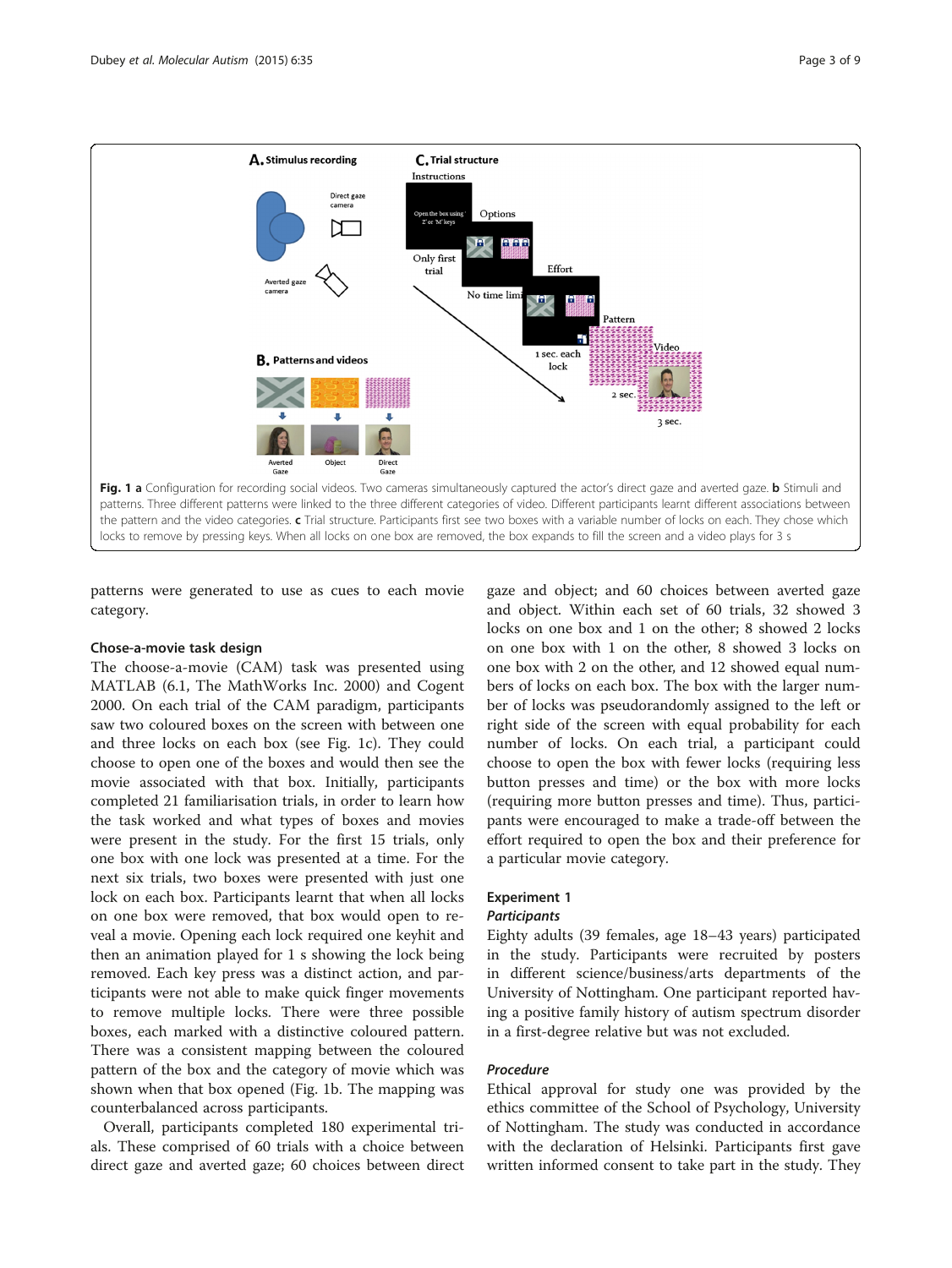then completed the "Adult Autism Spectrum Quotient" (AQ) [[29\]](#page-8-0). Two of our participants scored above the cutoff (32) on AQ for the general population [\[29](#page-8-0)] but had never been assessed for or diagnosed with an ASD. Next, the CAM task was presented using MATLAB with Cogent toolbox.

### Data analyses

Each participant's data from the 180 multi-lock choice trials was split into three sets of 60 trials, one set for direct-gaze vs. object choices; one for averted gaze vs. object; one for direct gaze vs. averted gaze. We fitted three separate models for the three different choice pairs, so model 1 includes only trials where participants chose between direct gaze and objects; model 2 includes only trials where participants chose between averted gaze and objects; model 3 includes only trials where participants chose between direct and averted gaze. For each model, we fitted data from all participants simultaneously using a mixed-level generalised linear model in SPSS, i.e. data for all 80 participants for the directgaze vs. averted gaze choice pair was entered into a single, mixed-level model. This expands on the approach of Shore and Heerey [[2\]](#page-7-0).

Our model used the logistic link function

$$
p(\text{left}) = e^t / (1 + e^t)
$$

in which  $p$  (left) is the probability of selecting the box on left and  $t$  is the difference in the utility between the two boxes. Utility was modelled as a linear function of the effort required to open the box, the stimuli type and their interaction.

$$
t = \beta_1 x_1 + \beta_2 x_2 + \beta_3 x_3
$$

Here,  $x_1$  is the difference in the number of locks on the two boxes (−2 to 2),  $x_2$  is a dummy variable coding the identity of the item in the left box (e.g.  $1 =$  direct gaze;  $-1$  = averted gaze) and  $x_3$  is the interaction between  $x_1$  and  $x_2$ . In this model, we predicted whether the participant would choose the item on the left based on the following factors: effort - the relative number of locks on the left  $(-2, -1, 0, 1, 2)$  and *stimulus* - the identity of the stimulus on the left (e.g. direct gaze/averted gaze). Other predictors were included as participantlevel factors, including AQ - the participant's AQ score, their age and gender. Thus, a single mixed-level model was used to analyse all the data. We tested for main effects of all predictors and also for interactions of effort by stimuli, effort-by-AQ, stimuli-by-AQ; and effort-bystimuli-by-AQ. Thus, it was a mixed-level model (generalised linear regression) using a logistic link function with participant ID as a between-subjects factor. Data

were analysed in SPSS, and results are reported in terms of the Wald statistic provided.

# Experiment 2

#### **Participants**

Thirty adults with ASD (nine females) and 24 matched typical adults (ten females) between age range of 20–60 years participated in the study. Participants were recruited from the autism/participant database of the Institute of Cognitive Neuroscience, University College London.

# Procedure

Ethical approval for study two was provided by the University College London graduate school ethics committee. The study was conducted in accordance with the declaration of Helsinki. All the participants gave written informed consent to take part in the study. All the participants were tested for their intellectual abilities. The verbal IQ (ASD = 117.83  $\pm$  14.71, controls = 117.88  $\pm$ 15.80), performance IQ (ASD =  $110.17 \pm 14.66$ , controls = 114.88  $\pm$  13.42) and full-scale IQ (ASD = 115.83  $\pm$  13.87, controls =  $118.04 \pm 12.79$ ) was measured by Wechsler Adult Intelligence Scale (WAIS) [\[30\]](#page-8-0). The groups did not differ in their gender ratio ( $\chi^2$  (1,  $N = 54$ ) = 0.796,  $p = 0.40$ ). The participants in the ASD group all had an independent clinical diagnosis of ASD. The diagnosis was confirmed by documentary proof provided by each participant. As a current measure of severity of symptoms all except one participant were evaluated on Autism Diagnostic Observation Schedule (ADOS). The ADOS scores showed that 12 participants qualified for the category of 'autism', 12 for the category of 'autism spectrum disorders', while five participants had low score thus not qualifying for either 'autism' or 'autism spectrum disorder' category on ADOS. We did not have ADOS evaluation for one participant. Irrespective of the ADOS scores all the participants in the ASD group had a clear diagnostic history and clinical diagnosis of autism spectrum condition from independent clinicians. As an additional measure of autism severity we administered the 'Adult Autism Spectrum Quotient ' (AQ) [\[29\]](#page-8-0) to all the participants and found that the two groups were significantly different  $(p < 0.0001)$  on their mean AQ score (ASD = 35.25  $\pm$  9.23, controls =  $20.33 \pm 8.69$ ). All the participants then completed the CAM paradigm in the lab setting.

# Data analyses

Data was analysed in the same way as described above for experiment 1. This was a mixed-level model (generalised linear regression) using a logistic link function with participant ID as a between-subjects factor, and age and gender as covariates. We tested for main effects of effort, stimuli, and group (ASD and matched typical) and also for interactions between these factors. Data was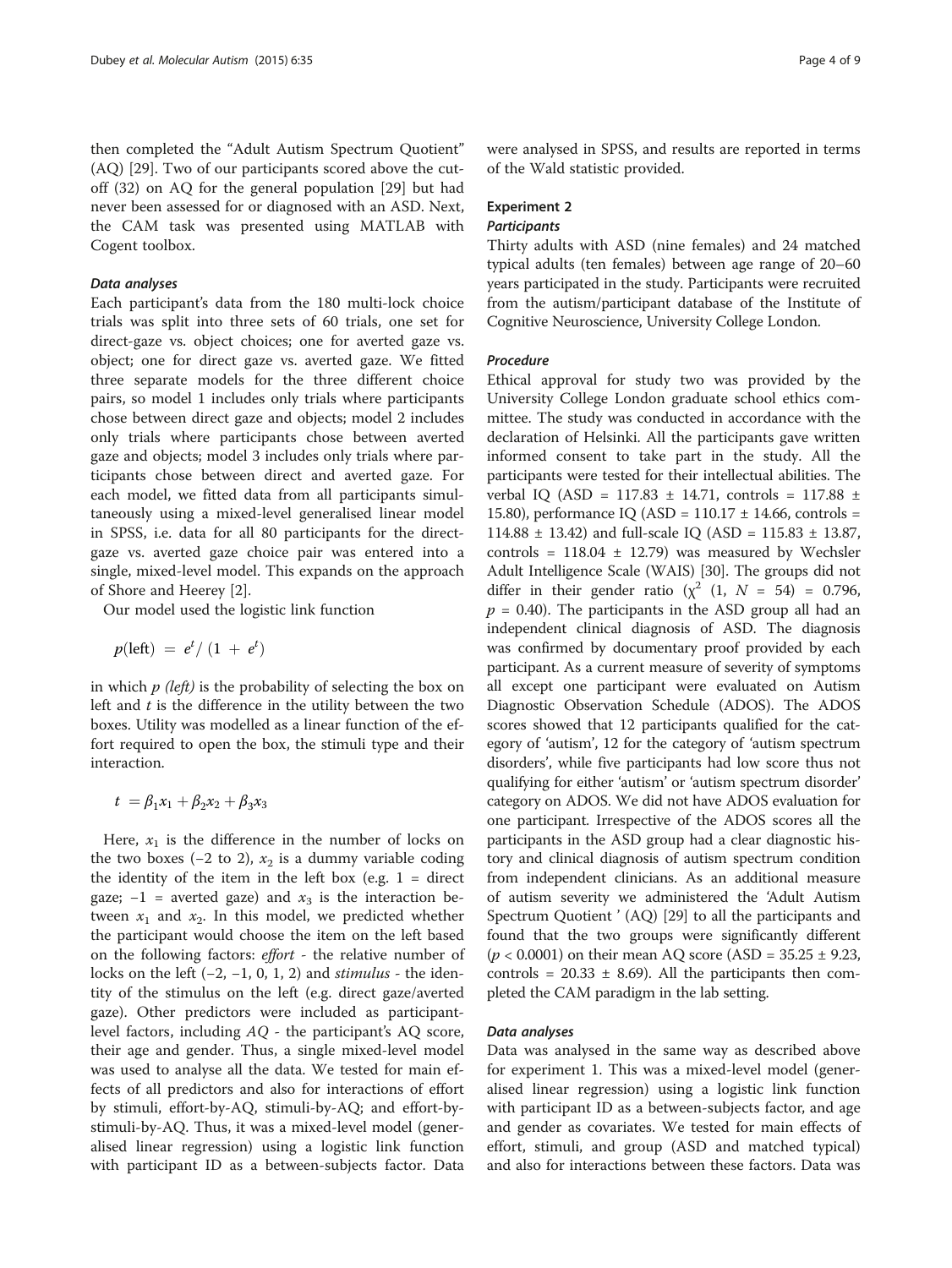<span id="page-4-0"></span>analysed in SPSS and results are reported in terms of the Wald statistic provided. Note that the influence of the videos on choice behaviour could be reflected in either an effect of stimulus or in a stimulus by effort interaction (if effort differences induce ceiling effects), and we can consider either as evidence for motivation towards a particular type of video.

# Results

In experiment 1, we tested 80 typical adults using the choose-a-movie paradigm and measured their autistic traits using the 'Adult Autism Quotient Scale' (AQ) [\[29](#page-8-0)]. Results (see also Fig. 2) showed choices in the direct gaze vs. object trials were reliably influenced by the stimulus category (Wald chi square = 17.40,  $p < .001$ ), effort (Wald chi square = 17.04,  $p = .002$ ) and autistic traits (Wald chi square = 3.88,  $p = .049$ ). Critically, there was a significant interaction between stimuli and AQ (Wald chi square = 6.03,  $p = .014$ ). No other interaction between these factors was significant. Also, there was no significant effect of age or gender on the choice of the participants. For choices between averted gaze movies and objects, participants' choices were again significantly influenced by interaction between stimuli and AQ (Wald chi square = 8.99,  $p = .003$ ) (other effects were similar to before, see Table [1](#page-5-0)). For choices between averted gaze movies and direct gaze movies, the interaction between stimuli and AQ was a marginal predictor of choice (Wald chi square = 3.51,  $p = .061$ ). Overall, these results show that within the typical population, the preference for a social (direct or averted gaze) movie over an object movie is linked to autistic traits. Participants with higher levels of autistic traits show a weaker social preference, indicating that they attach less value to seeing a social movie, however between two social stimuli participants' choice is marginally influenced by the gaze direction in the stimuli.

In experiment 2, we tested 30 able adults with a clinical diagnosis of ASC and 24 typical adults matched for age and IQ, using the same task and analysis. Results are

shown in Fig. [3](#page-5-0). Reliable effects of the group are reported here, and all effects are given in Table [2](#page-6-0). To further understand the group interaction results, we conducted the same analyses in the typical and ASC groups separately. These results are presented in Table [3](#page-6-0).

In the choice between direct gaze movies and objects, there was a three-way interaction between effort, stimuli and diagnostic group (Wald chi square = 11.99,  $p = .017$ ) and interaction of effort by group (Wald chi square = 10.65,  $p = .031$ ). This can be seen in Fig. [3](#page-5-0) as direct gaze videos are more often chosen in the typical group (red line higher than blue line) but are less often chosen in the autism group (blue line higher). The analysis of separate groups suggests this effect is driven by a stimulus by effort interaction in the typical sample (Wald chi square = 13.7,  $p = 0.008$ ) which was not present in the ASC sample. In the choice between averted gaze movies and objects, there were no reliable effects of group. In the choice between direct and averted gaze movies, there was a marginal interaction between effort, stimuli and group (Wald chi square = 9.43,  $p = .051$ ). In the analysis of separate groups, there was a stimulus by effort interaction for both the typical (Wald chi square = 11.8,  $p = 0.019$ ) and ASC groups (Wald chi square = 11.3,  $p = 0.024$ ).

# **Discussion**

Using our novel behavioural choose-a-movie task, we show that typical adults have a reliable preference for social stimuli, and that this preference is reduced in those with more autistic traits. Further testing of participants with a diagnosis of ASC shows that these participants have a reduced preference for direct gaze. Together, these data suggest that typical adults value direct gaze more than objects or averted gaze, whereas adults with ASC do not show this preference. We discuss these results in terms of measuring reduced social motivation in autism.

Our novel choose-a-movie paradigm provides a straightforward way to quantify social motivation in individual participants. It differs from previous measures of social

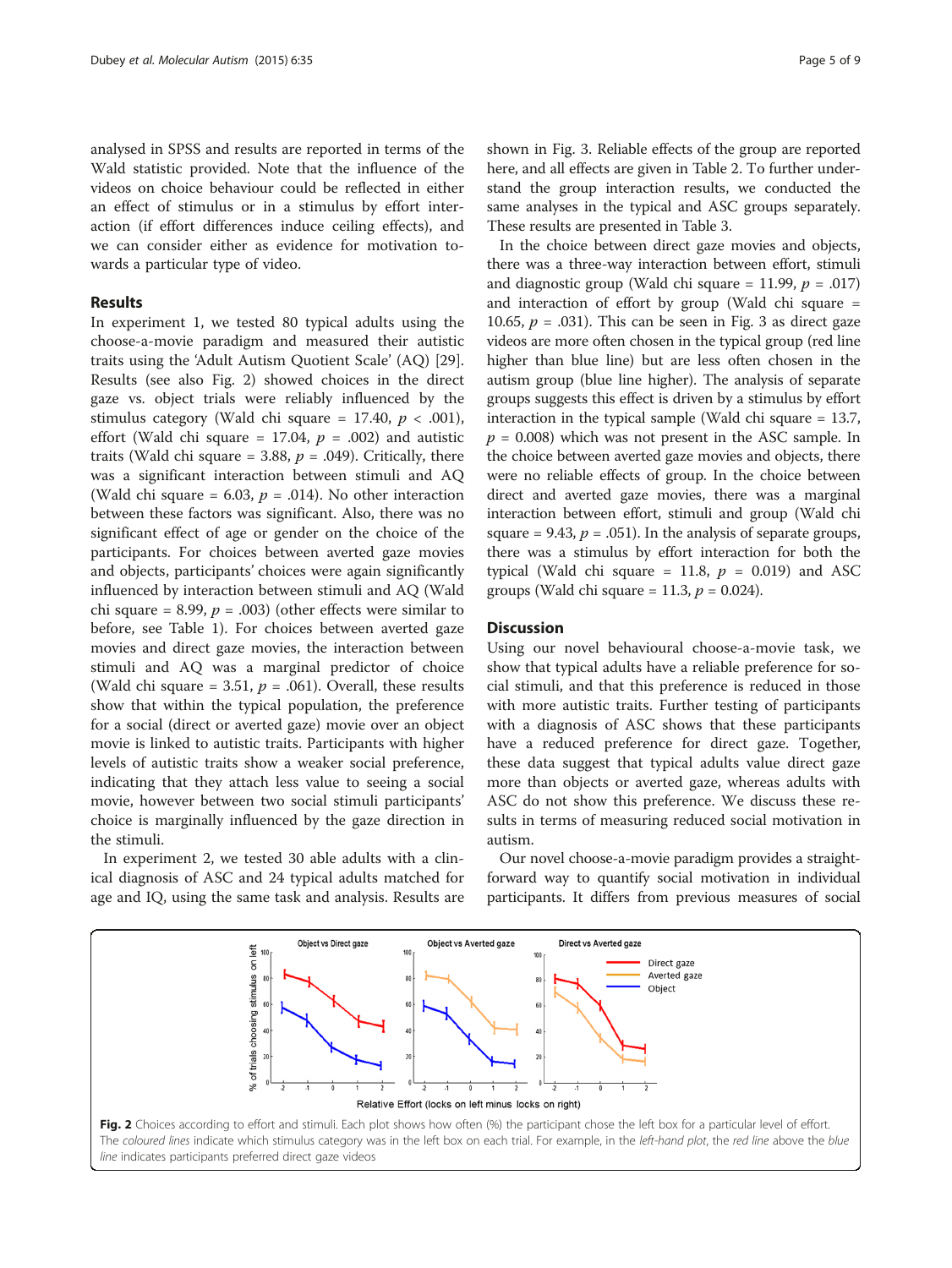|                          | Object vs. direct gaze | Object vs. averted gaze | Direct vs. averted gaze |  |
|--------------------------|------------------------|-------------------------|-------------------------|--|
|                          | (Wald $\chi^2$ , p)    | (Wald $\chi^2$ , p)     | (Wald $\chi^2$ , p)     |  |
| Stimulus                 | 17.41, $p < 0.0001$    | 20.02, $p < 0.0001$     | 9.72, $p = 0.002$       |  |
| Effort                   | 17.04, $p < 0.002$     | 20.51, $p < 0.0001$     | 18.60, $p = 0.001$      |  |
| AQ                       | 3.88, $p = 0.049$      | 0.628, $p = 0.428$      | 0.019, $p = 0.889$      |  |
| Stimulus by AQ           | 6.03, $p = 0.014$      | 8.995, $p = 0.003$      | $3.51, p = 0.061$       |  |
| Stimulus by effort       | 3.41, $p = 0.492$      | 3.25, $p = 0.517$       | 2.45, $p = 0.654$       |  |
| Effort by AQ             | 4.46, $p = 0.348$      | 7.61, $p = 0.107$       | 6.46, $p = 0.167$       |  |
| Stimulus by effort by AQ | 2.81, $p = 0.591$      | 4.50, $p = 0.343$       | 2.03, $p = 0.730$       |  |
| Age                      | 0.143, $p = 0.705$     | $0.581, p = 0.446$      | 0.130, $p = 0.719$      |  |
| Gender                   | $0.510, p = 0.475$     | 2.40, $p = 0.121$       | 1.35, $p = 0.246$       |  |

<span id="page-5-0"></span>Table 1 Logistic regression for experiment 1: factors influencing participants' decision to choose stimuli on the left

motivation in several ways. Eye tracking measures of social orienting [\[31, 32\]](#page-8-0) have been widely used, but it is hard to determine if results are driven by low-level stimulus features or even by differences in the oculomotor system [[33](#page-8-0)]. In our study, when the participant makes a choice, they see only abstract cues (boxes) on the screen and must be guided by an internal value signal. This is similar to Shore and Heerey's [\[2](#page-7-0)] study with typically developing individuals, but we go further and use video stimuli which have higher ecological validity than photos. Neuroimaging measures of stimuli's value have also been used [\[19, 21](#page-8-0), [22](#page-8-0)] but are hard to apply across a wide range of participants. Using the CAM task, we are able to show that typical adults value a smiling face with direct eye contact over a smiling face with averted gaze or objects and value an averted gaze face over objects. Participants are prepared to put in more effort to see their preferred stimulus.

We then used the CAM task to test the hypothesis that participants with ASC differ from typical adults in social motivation [[8](#page-7-0)]. The CAM task targets the social seeking aspect of social motivation that has not been tested in prior behavioural studies. CAM allows us to evaluate the influence of stimuli, effort and their interaction along with other variables on the choice behaviour of the participants. Our results suggest that in relation to their autistic traits, participants are differentially influenced

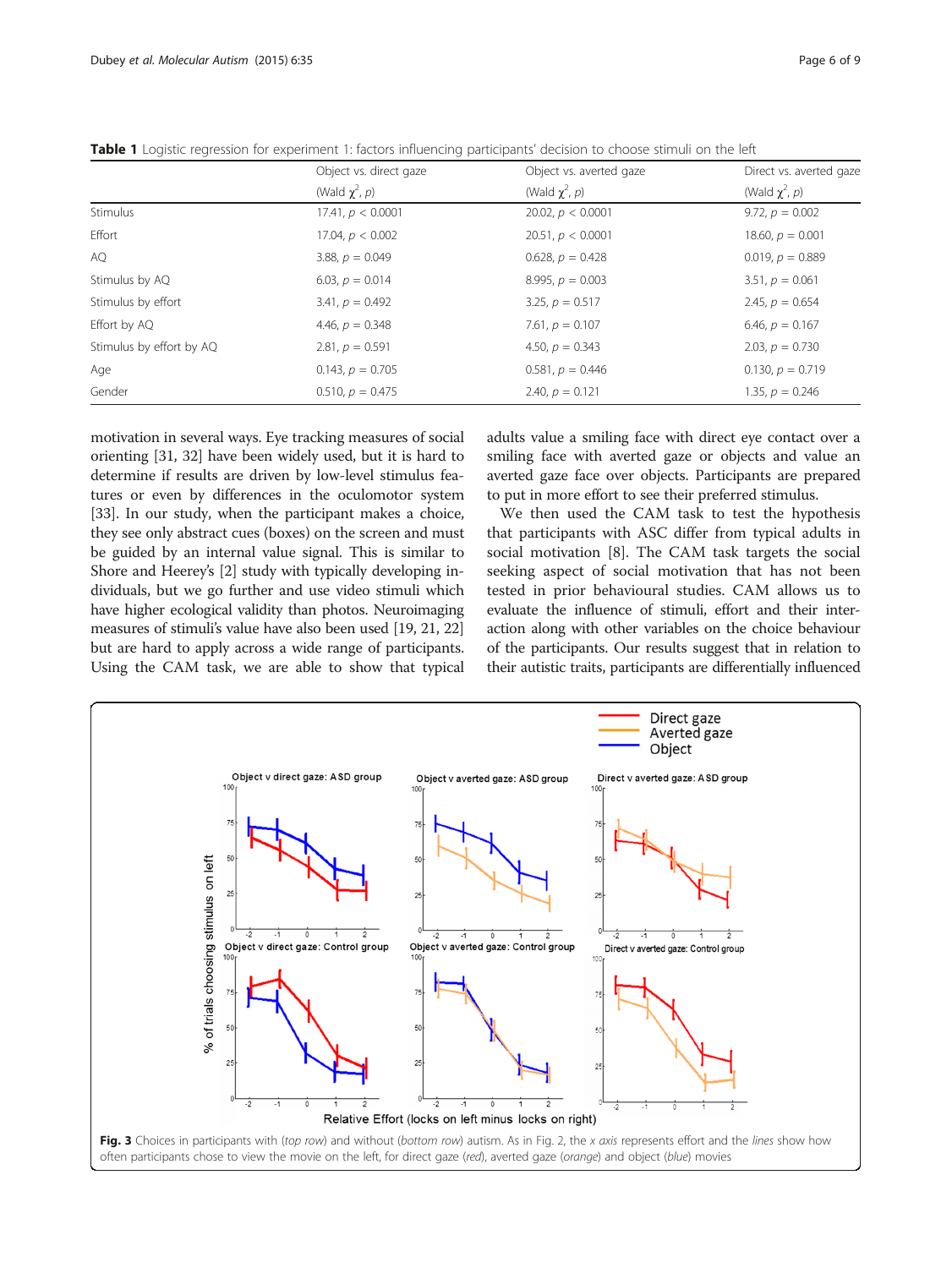|                                         | Object vs. direct gaze | Object vs. averted gaze | Direct vs. averted gaze |  |
|-----------------------------------------|------------------------|-------------------------|-------------------------|--|
|                                         | (Wald $\chi$ 2)        | (Wald $\chi$ 2)         | (Wald $\chi$ 2)         |  |
| Stimulus                                | 0.022, $p = 0.883$     | 2.96, $p = 0.086$       | 0.65, $p = 0.422$       |  |
| Effort                                  | 49.51, $p < 0.0001$    | 53.91, $p < 0.0001$     | 44.25, $p < 0.0001$     |  |
| Group                                   | 0.354, $p = 0.552$     | 0.700, $p = 0.403$      | 0.014, $p = 0.906$      |  |
| Stimulus $\times$ group                 | 3.10, $p = 0.083$      | 0.99, $p = 0.320$       | 3.22, $p = 0.073$       |  |
| Stimulus $\times$ effort                | 4.05, $p = 0.400$      | 0.45, $p = 0.978$       | 10.76, $p = 0.029$      |  |
| Effort $\times$ group                   | 10.65, $p = 0.031$     | 8.58, $p = 0.073$       | 4.25, $p = 0.373$       |  |
| Stimulus $\times$ effort $\times$ group | 11.99, $p = 0.017$     | 2.26, $p = 0.689$       | 9.43, $p = 0.051$       |  |
| Age                                     | 1.65, $p = 0.199$      | 1.26, $p = 0.261$       | 1.45, $p = 0.228$       |  |
| Full-scale IQ                           | 0.140, $p = 0.709$     | 0.011, $p = 0.918$      | 0.212, $p = 0.645$      |  |

<span id="page-6-0"></span>Table 2 Logistic regression for experiment 2: factors influencing participants' decision to choose stimuli on the left

by the stimuli but not by the effort. However, if participants are diagnosed with ASD, they are influenced differently by both stimuli and effort. There are two possible interpretations of this result. One is that autistic traits (as measured by AQ) might not impact on behaviour in quite the same way as a true autism diagnosis. The second is that a stimulus by effort interaction may arise when participants are strongly driven by effort and show floor/ceiling effects for the −2/+2 lock conditions, meaning that stimulus effects are only visible in the intermediate conditions. Visual inspection of the plots suggests the latter. Participants in experiment 2 completed the study as part of a day-long visit to the lab with many other studies, so it is plausible to suggest they were heavily influenced by effort. Because of this effect, we interpret both a main effect of stimulus and a stimulus by effort interaction in the same way, but further study will be required to determine if there are also subtle differences between those with high autistic traits compared to those with a diagnosis of autism. In the future, the levels of effort can also be increased to present a more extreme effort comparison such as one vs. ten locks, to allow a stronger effort effect.

Our data show that typical participants value direct gaze more than objects while participants with autism do not. It is unlikely that the repetitive nature of stimuli might influence non-social preference in ASC, as all three sets of stimuli had an equal number of different movies (ten social and ten objects). Furthermore, the object movies showed a single slow rotation ensuring that the object videos are not more repetitive than the social videos. The above reported finding could be due to a general reduction in social motivation in autism or to a more specific indifference towards direct gaze. Preference for non-social over social stimuli is also reported by Chevallier et al. [[34\]](#page-8-0), however they found that within social stimuli people with ASD might prefer direct gaze stimuli more. In contrast, the results of the direct– averted gaze comparisons in our study show a marginal interaction with group and we find that both groups show stimulus by effort interactions in opposite directions. This implies that typical and ASC participants value direct and averted gaze differently and supports the primary result that participants with autism do not value social stimuli with direct gaze as much as typical

|                          | Object vs. direct gaze<br>(Wald $\chi$ 2) |             |                 | Object vs. averted gaze |                 | Direct vs. averted gaze |  |
|--------------------------|-------------------------------------------|-------------|-----------------|-------------------------|-----------------|-------------------------|--|
|                          |                                           |             | (Wald $\chi$ 2) |                         | (Wald $\chi$ 2) |                         |  |
|                          | Control                                   | <b>ASD</b>  | Control         | ASD                     | Control         | ASD.                    |  |
| Stimulus                 | 1.417                                     | 1.670       | 0.228           | 4.346                   | 2.672           | 0.664                   |  |
|                          | $p = 0.234$                               | $p = 0.196$ | $p = 0.633$     | $p = 0.037$             | $p = 0.102$     | $p = 0.415$             |  |
| Effort                   | 33.398                                    | 20.705      | 42.311          | 27.363                  | 30.603          | 16.035                  |  |
|                          | p < 0.0001                                | p < 0.0001  | p < 0.0001      | p < 0.0001              | p < 0.0001      | $p = 0.003$             |  |
| Stimulus $\times$ effort | 13.702                                    | 1.889       | 1.125           | 2.522                   | 11.833          | 11.259                  |  |
|                          | $p = 0.008$                               | $p = 0.756$ | $p = 0.890$     | $p = 0.641$             | $p = 0.019$     | $p = 0.024$             |  |
| Age                      | 0.181                                     | 4.038       | 0.761           | 3.898                   | 0.010           | 3.179                   |  |
|                          | $p = 0.671$                               | $p = 0.044$ | $p = 0.383$     | $p = 0.048$             | 0.922           | $p = 0.075$             |  |
| Full-scale IO            | 0.846                                     | 1.795       | 3.351           | 1.372                   | 9.976           | 1.612                   |  |
|                          | $p = 0.358$                               | $p = 0.180$ | $p = 0.067$     | $p = 0.241$             | $p = 0.002$     | $p = 0.204$             |  |

Table 3 Logistic regression by group for experiment 2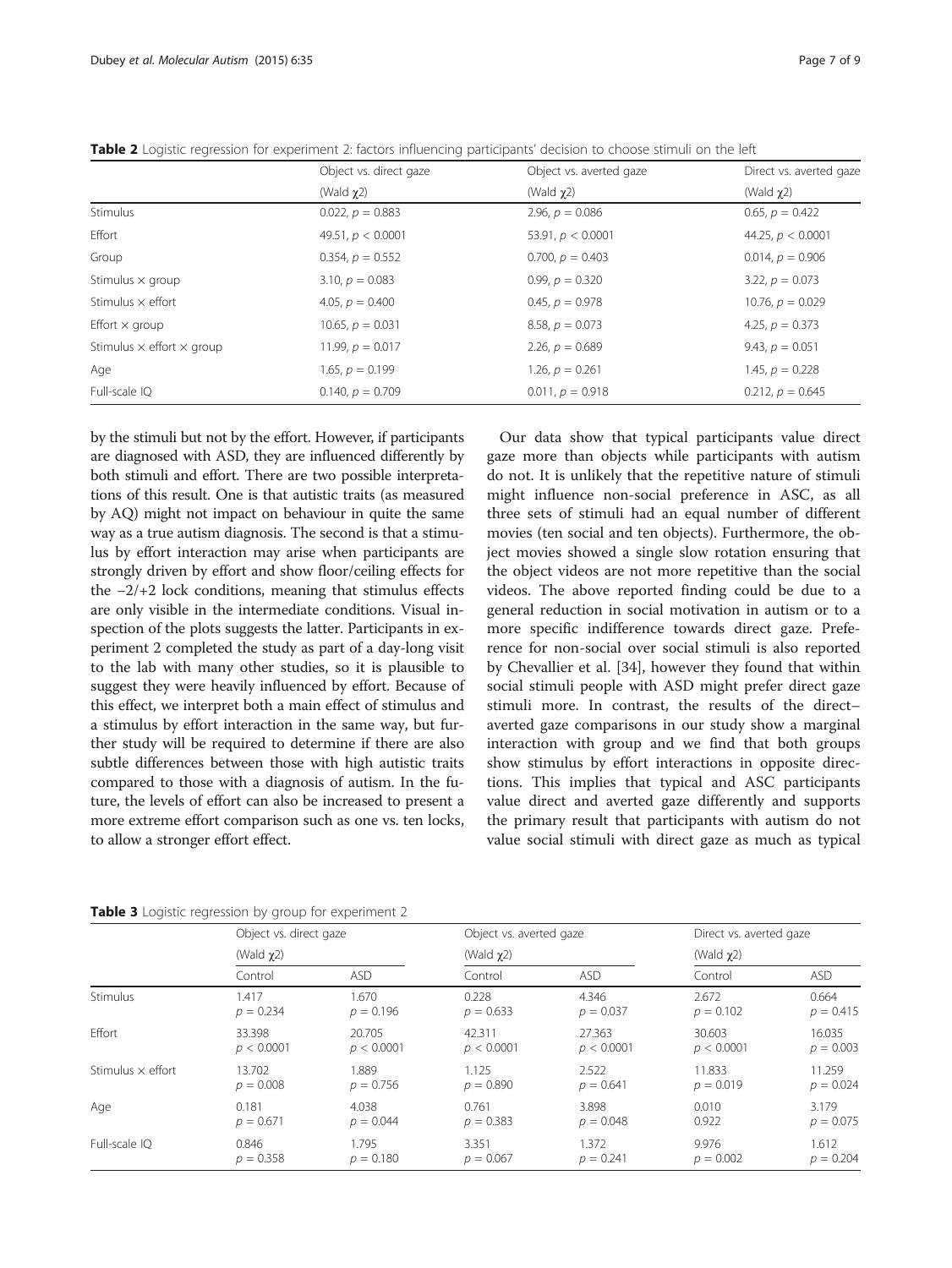<span id="page-7-0"></span>adults. Similar findings have been reported earlier emphasising the significance of communication intent [10] or approach motivation [12] through direct eye contact in typical people and lack of it in ASC.

However, our data do not show extreme aversion to direct gaze in ASC. Participants with ASC would sometimes choose to look at the direct gaze stimuli if it required less effort than the other option. This implies that the lack of approach towards direct eye-gaze stimuli in ASC might be driven more by lack of interest in social interaction than by aversion from the eyes [11]. Further to the group analysis, CAM allows us to calculate a simple metric for each individual as the percentage of trials where that person chose the social option (averaging over all effort levels, which are balanced across all options). These individual metrics might be helpful in understanding the strength of social/non-social preference in individual participants and might point towards the factors influencing their choice behaviour. However, we would not yet recommend this for clinical use.

The finding that social direct gaze is valued less in participants with ASC is compatible with a number of previous reports. Failure to make or respond to eye contact is a diagnostic indicator for ASC [6], and studies suggest eye contact is hyper-arousing for children with ASC [[14\]](#page-8-0). We note also that the previous studies which have measured social reward in ASC [[19, 21](#page-8-0), [22](#page-8-0)] have used face stimuli with direct gaze, and so findings from those studies are compatible with the current data showing differences in the valuation of direct gaze stimuli.

When given the opportunity to view movies without direct gaze, the participants with autism in the present study did not differ from the typical participants. However, we note that the typical participants in experiment 2 did not show the same preference for averted gaze movies as those in experiment 1—this could be due to differences in the age, IQ or demographics between studies or to the smaller sample size in experiment 2. Further investigation of how both typical participants and those with ASC value social stimuli that do not involve direct gaze would be valuable. In particular, it would be useful to test the breadth of differences in social motivation—do participants with autism avoid all social stimuli or only those that directly signal engagement?

#### Conclusions

Overall, our findings suggest that the value of social stimuli can be measured using a simple behavioural method, which controls for lower level visual features of the stimuli and gives a precise measure of social seeking. We demonstrate the clinical importance of this approach by quantifying how people with ASC value videos of direct gaze less than typical participants. This could be due to a general difference in social motivation, or it could be due to a more specific difference in the value of direct gaze itself. Further investigation of these two possibilities will be needed. In the future, the CAM paradigm might be a helpful tool for estimating the expected efficacy of social reward-based behavioural intervention used for developmental or psychiatric disorders.

#### Abbreviations

AQ: the adult autism spectrum quotient; ASC: autism spectrum condition; CAM: choose-a-movie.

#### Competing interests

The authors declare that they have no competing interests.

#### Authors' contributions

The studies were designed by ID, DR and AH. They were implemented by ID, with statistical analysis by ID and AH. The manuscript was written by ID, DR and AH. All authors read and approved the final manuscript.

#### Acknowledgements

Written informed consent was obtained from the actors who posed for the paradigm for publication of their individual images in this manuscript. The consent form is held by the authors and is available for review by the Editor-in-Chief.

#### Grant sponsor

ID is supported by a University of Nottingham PhD studentship. AH is supported by ERC grant INTERACT; grant number: 12867 and 313398.

#### Author details

<sup>1</sup>School of Psychology, University of Nottingham, University Park, Nottingham NG7 2RD, UK. <sup>2</sup>Institute of Cognitive Neuroscience, University College London, Alexandra House, 17 Queen Square, London WC1N 3AR, UK.

#### Received: 19 November 2014 Accepted: 1 June 2015 Published online: 12 June 2015

#### References

- 1. Lin A, Adolphs R, Rangel A. Social and monetary reward learning engage overlapping neural substrates. Soc Cogn Affect Neurosci. 2012;7:274–81.
- 2. Shore DM, Heerey EA. The value of genuine and polite smiles. Emotion. 2011;11:169–74.
- 3. Hayden BY, Parikh PC, Deaner RO, Platt ML. Economic principles motivating social attention in humans. Proc Biol Sci. 2007;274:1751–6.
- 4. Kampe KK, Frith CD, Dolan RJ, Frith U. Reward value of attractiveness and gaze. Nature. 2001;413:589.
- 5. Farroni T, Csibra G, Simion F, Johnson MH. Eye contact detection in humans from birth. Proc Natl Acad Sci U S A. 2002;99:9602–5.
- 6. American Psychiatric Association. Diagnostic and Statistical Manual of Mental Disorders. 5th ed. Washington, DC: American Psychiatric Association; 2013.
- 7. Russell-Smith SN, Bayliss DM, Maybery MT. Unique sets of social and mood characteristics differentiate autistic and negative schizotypy traits in a young adult non-clinical sample. Pers Individ Dif. 2013;55:542–6.
- 8. Chevallier C, Kohls G, Troiani V, Brodkin ES, Schultz RT. The social motivation theory of autism. Trends Cogn Sci. 2012;16:231–9.
- 9. Klin A, Jones W, Schultz R, Volkmar F. The enactive mind, or from actions to cognition: lessons from autism. Philos Trans R Soc Lond B Biol Sci. 2003;358:345–60.
- 10. Davies MS, Dapretto M, Sigman M, Sepeta L, Bookheimer SY. Neural bases of gaze and emotion processing in children with autism spectrum disorders. Brain Behav. 2011;1:1–11.
- 11. Cohen IL, Vietze PM, Sudhalter V, Jenkins EC, Brown WT. Parent–child dyadic gaze pattern in fragile X males and in non-fragile X males with autistic disorder. J Child Psychol Psychiatry Allied Discip. 1989;30:845–56.
- 12. Kylliäinen A, Wallace S, Coutanche MN, Leppänen JM, Cusack J, Bailey AJ, et al. Affective-motivational brain responses to direct gaze in children with autism spectrum disorder. J Child Psychol Psychiatry Allied Discip. 2012;53:790–7.